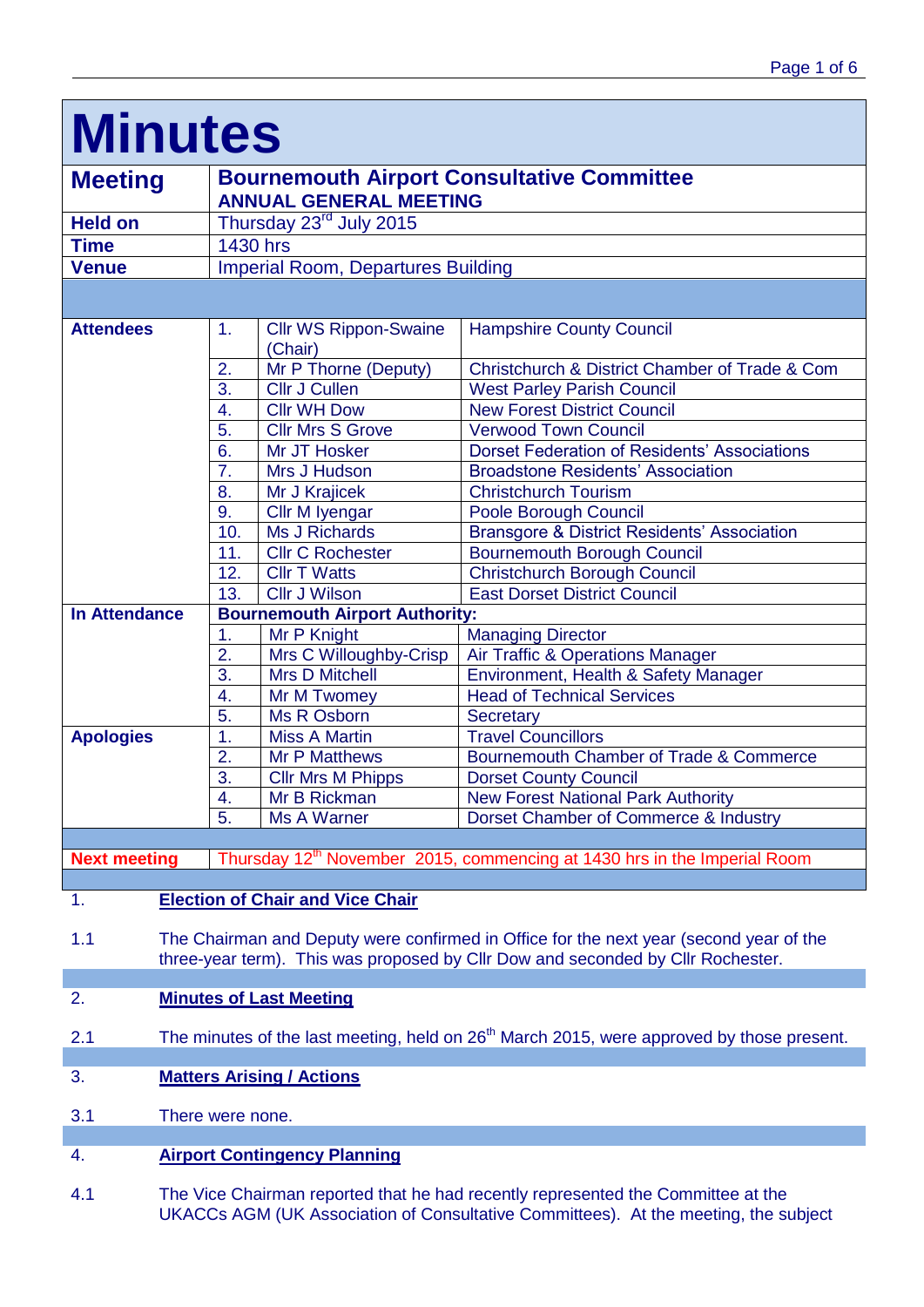Airport Contingency Planning had been highlighted as worthy of an agenda point for the UK Consultative Committees. The Vice Chairman asked what contingencies had been put in place by the Airport to deal with issues such as a road traffic accident at the entrance junction, thereby closing the Airport's access road to incoming and outgoing traffic. The Airport replied that the Business Continuity Plan was not a publically available document, due to the sensitivity of the subject matter and, therefore, could not be distributed. However, the Airport was happy for Members to contact the Airport to arrange a time to come in and read it onsite. This Plan had existed for many years, reviewed and updated regularly. The Airport assured Members that the Plan was robust.

- 4.2 Another subject discussed at the UKACCs meeting was PRM (Persons with Reduced Mobility). The Vice Chairman briefed all on the discussions at the meeting, stating that PRM was an issue for airports around the UK. One airport was advised of 5 incoming PRM passengers, so they prepared manning levels accordingly. When the flight arrived, there were 56. The Airport agreed and advised that when the PRM function was the responsibility of the airlines, all worked well. However, the Government repositioned the responsibility to the airports. PRMs were supposed to notify their airline that they needed assistance, who, in turn, were to notify the airport two days before the flight. This seemed to work for outbound flights but not inbound. The Vice Chairman stated that UKACCs would put pressure on the CAA to put measures in place to rectify the situation of incorrect inbound PRMs.
- 4.3 The Vice Chair reported that Manchester Airport had shown their noise complaints as movements per complaint. The Airport confirmed that this was a metric report for Corporate & Social Responsibility within MAG and it would produce a slide for the next meeting.

## **ACTION Airport to produce a slide at next meeting showing movements per noise complaint.**

### 5. **Managing Director's Report**

- 5.1 A good start to the year, with passenger numbers at 216,000 (2.8% better than budget), revenue 2.3% up on budget and costs 1% better than budget.
- 5.2 A Member recalled attending a public meeting soon after the £2.50 drop-off charge was introduced, at which the Airport made assurances to review and reverse this decision when business improved. The Airport thanked the Member for their question and replied that the charge was critical for the business. It was not a public utility, it was a business, and if it were not for the income generated from the £2.50, the likelihood was that it would have had to close. Hard decisions had to be made alongside the introduction of the charge, for example internal costs had been cut including, unfortunately, people losing their jobs through redundancy. The Airport had faced a challenging time. However, it had got to the stage earlier this year where a review had been done but it was felt the business was not quite at the stage where it could reverse the decision as yet. The Airport had struggled over the last few years and, despite the financial position improving recently and inducing a feeling of optimism, it had been advised that a major critical income stream may be withdrawn (see paragraph 5.7). The Airport likened it to "one step forward, two steps back".
- 5.3 The Member also asked whether the drop-off zone at Parkfield School would impact the roads, if passengers took advantage and used that facility. The Airport replied that Dorset Highways were assessing the road network and assured Members that it would do what it could, however, this was the responsibility of Parkfield School. The Member advised that passengers were often abusive to taxi drivers and insisted they stopped on red-lined road areas. The Member was concerned that it would be mayhem when the school opened. The Airport replied that Christchurch Borough Council were taking steps to make the area outside of the Airport's entrance a Clear Way and No-Stopping Zone, extending into the Airport's entrance road. There would be Police enforcement.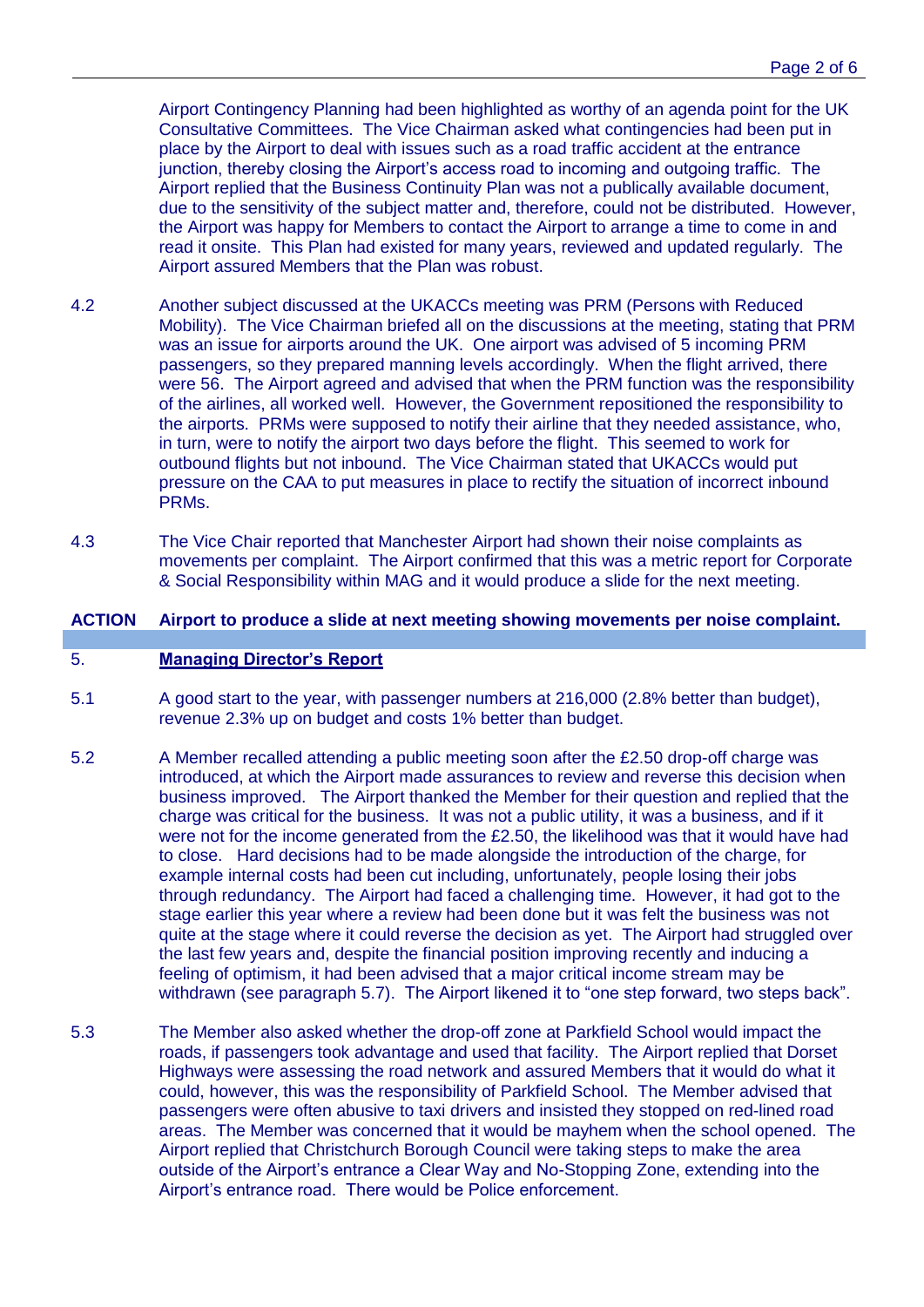- 5.4 The Member was asked by the Vice Chairman why taxi drivers highlight the £2.50 to passengers, rather than quoting an all inclusive fare. The Member advised that Hackney Carriage Law dictated that taxi drivers operating in their own area were bound to charge what was shown on the meter, with the passenger picking up the extra charges.
- 5.5 With regard to flight operations, Flybe flights were operating as planned. In terms of performance, Dublin, Paris, Amsterdam, Toulon and Biarritz were ahead of budget, Manchester, Glasgow and Jersey slightly behind budget and Deauville was struggling. Flybe had launched their programme for the winter, operating to Dublin, Paris, Amsterdam, Manchester, Glasgow and Jersey. All Ryanair flights were operating as planned and with a very strong performance, with passenger load factors 7% ahead of budget. Thomson were also operating as planned and performing strongly with load factors 2% ahead of budget. In terms of new business, additional cruise flights were planned for 2016 and both Bournemouth and Southampton football clubs would use BOH for their outbound travel, as well as a variety of Premier Division clubs inbound.
- 5.6 The Airport was asked to expand on the football flights and the Airport was pleased to advise that other Premiership clubs would be flying into Bournemouth, as well as their travelling fans. The Airport was actively commenting that fans should consider flying down a day or so beforehand and having a short break to enjoy Bournemouth's attractions. The Airport confirmed that it had ample capacity to handle extra flights.

### **ACTION The Airport to produce a Football traffic slide for the next meeting, to update Members on progress / benefits of this new business.**

5.7 However, there remained challenges for the Airport. The off-site car parking operator continued to operate on non-approved offsite areas. The Royal Mail had commenced a consultation period to evaluate the option of ceasing night operations at Bournemouth. This was anticipated to be completed by the end of July and was part of a UK review to consolidate operations.

# 6. **Aviation Related Matters**

#### 6.1 Since the last Committee meeting, the following incidents had occurred at Bournemouth Airport:

|                                                     | No       | <b>Details</b>                                                                                                                                                        |
|-----------------------------------------------------|----------|-----------------------------------------------------------------------------------------------------------------------------------------------------------------------|
| <b>Aircraft Accidents</b>                           |          |                                                                                                                                                                       |
| <b>Aircraft Ground Incidents</b>                    | 3        | * Beech Duchess on the runway with a flat tyre<br>* Cherokee lost control on departure and stopped on the taxiway<br>* Diamond Twin Star with a wheel port burst tyre |
| <b>Full Emergencies</b>                             |          |                                                                                                                                                                       |
| <b>Local Standby</b>                                | 20       |                                                                                                                                                                       |
| <b>Weather Standby</b>                              | 4        |                                                                                                                                                                       |
| <b>First Aid</b>                                    | 16       |                                                                                                                                                                       |
| <b>Off-Airport Road Traffic</b><br><b>Accidents</b> | $\Omega$ | Although there had been one earlier this week, which would be<br>included in the statistics at the next meeting.                                                      |

# 7. **Airport Activity**

7.1 The passenger number comparison was shown for 2013, 2014 and 2015 to date. For the first quarter of the Financial Year, passengers were down on 2014 and, although slightly down in May compared to last year, Flybe did not start full operations until mid-month hence a more healthy picture in June, with passenger numbers showing signs of improvement against the two previous years.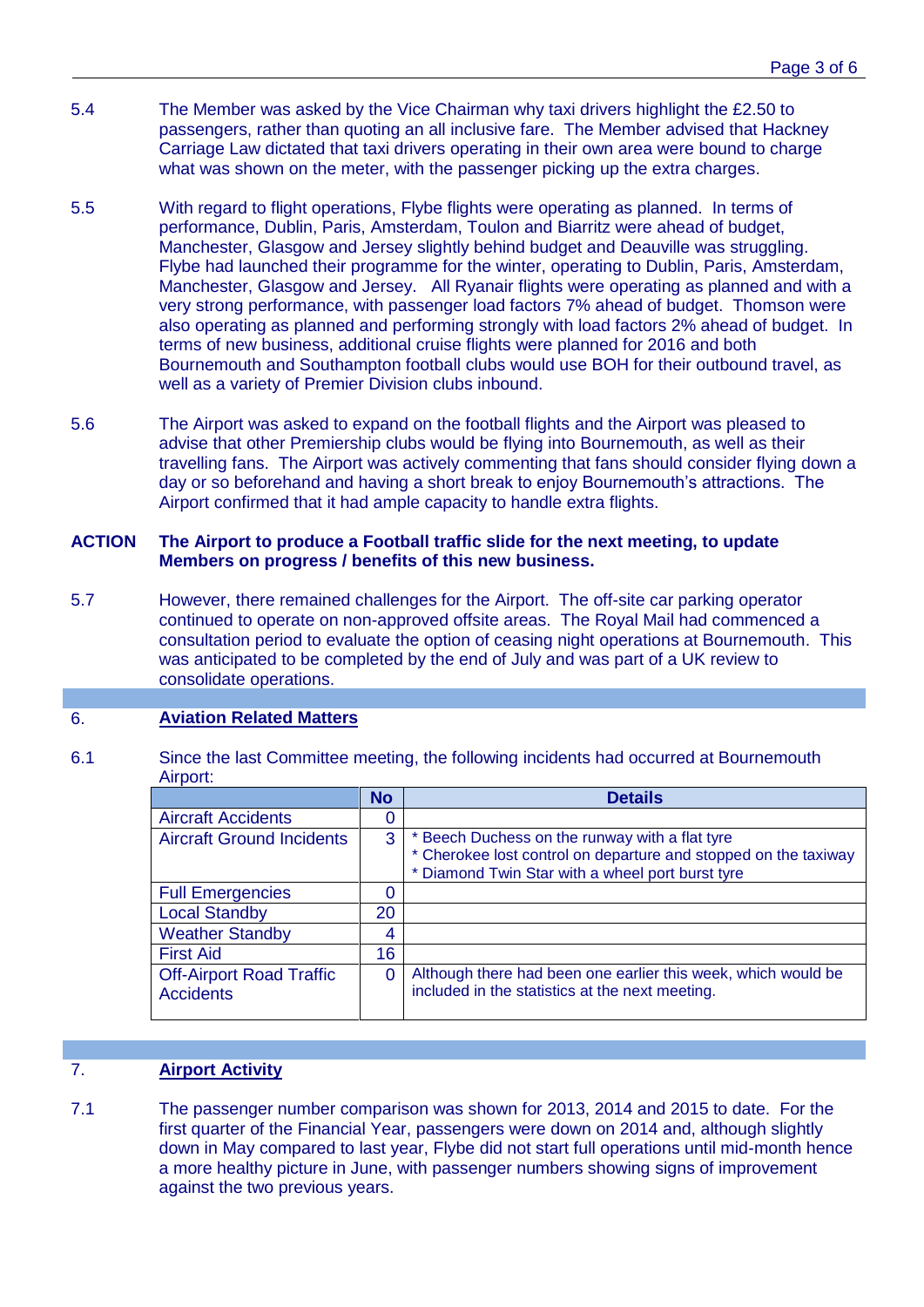- 7.2 Total aircraft movements were shown for the years 2013, 2014 and 2015. For the first half of the year, movements were considerably down on last year, mainly due to less General Aviation (GA) flights, although Commercial flights were up. Although movements had rallied somewhat in June, they were still below last year's levels.
- 7.3 Referring to the recent ASQ (Airport Service Quality) survey scores, the Airport reported that the vast majority of passengers arrived at the Airport by private car. Rental car use was pretty consistent and bus use was slightly up. Most passengers arrived at the Airport between 1½ and 2 hours before their flight, with leisure being their reason for travel. In the last twelve months, the majority of passengers had made 1 or 2 trips, with the next highest scoring category making 3 to 5 trips. Country or residence was predominantly UK. In the last quarter's results, the age group 55 to 64 made the most flights, although this was the age range 45 to 54 in the previous quarter. The Airport was anticipating that the next set of survey results would show improvements in bus and taxi usage, as well as more business travel.
- 7.4 In terms of ASQ ranking, BOH was ranked as  $9<sup>th</sup>$  in the group with a score of 4. The score of 4 had remained consistent over the last year, however, Bournemouth had gone from 2<sup>nd</sup> in the rankings to  $9<sup>th</sup>$ , so other airports (most with state funding) had improved.

# 8. **Aircraft Noise Report**

- 8.1 For the period July 2014 to the end of June 2015, there had been 96 complaints from 79 complainants (not including repeat complainants). Of the 96 complaints, 94 aircraft were found to be compliant and 2 non-compliant. The non-compliant were two private jets and the operators had been contacted. A Member asked what action was taken against noncomplaint aircraft. The Airport replied that they contacted the offending operator and discussed their responsibilities of compliance. This seemed to work at present, as there were no repeat offenders.
- 8.2 For the same period, there had been 175 complaints from 4 repeat complainants, broken down as follows:
	- \* 104 complaints from 1 person in Merley
	- \* 68 complaints from 2 people from Broadstone<br>\* 3 complaints from 1 person in Eerodown
	- 3 complaints from 1 person in Ferndown
- 8.3 The complaints (not including repeat complainants) were split into Light Aircraft (14), Mail (16), Commercial (15), Helicopters (20 – general training aircraft, not the Police Helicopter operation), Engine Runs (3) and Other, for example executive operations and complaints of a general nature (28). Note that these complaints spanned the period of a year. Complaint areas were shown, including Bournemouth at 21, Burley at 14, Wimborne at 14, Ferndown at 11, Poole 9 and Christchurch at 7.
- 8.4 A Member asked whether there were many complaints about the Police Helicopter and the Airport replied there were not. Even though its presence was noticed overhead, it was thought that most people viewed them as an emergency service responding to a crime. It was noted that they routed over the non-built up areas and complied with the agreed noise reduction procedures.
- 8.5 When analysed into time of day, there were 72 complaints about night operations and 24 complaints concerning day. Again, these figures were for a 12 month period.
- 8.6 For the month of June, there had been 15 complaints. These were concerning: Leisure helicopter; Cobham Falcon; Hercules; C17; Ryanair; Chinook; Military A400 transport aircraft; air ambulance; light aircraft; and Flybe practising approaches.
- 8.7 A Member asked how the number of complaints compared to those received last year. The Airport replied that they had been halved.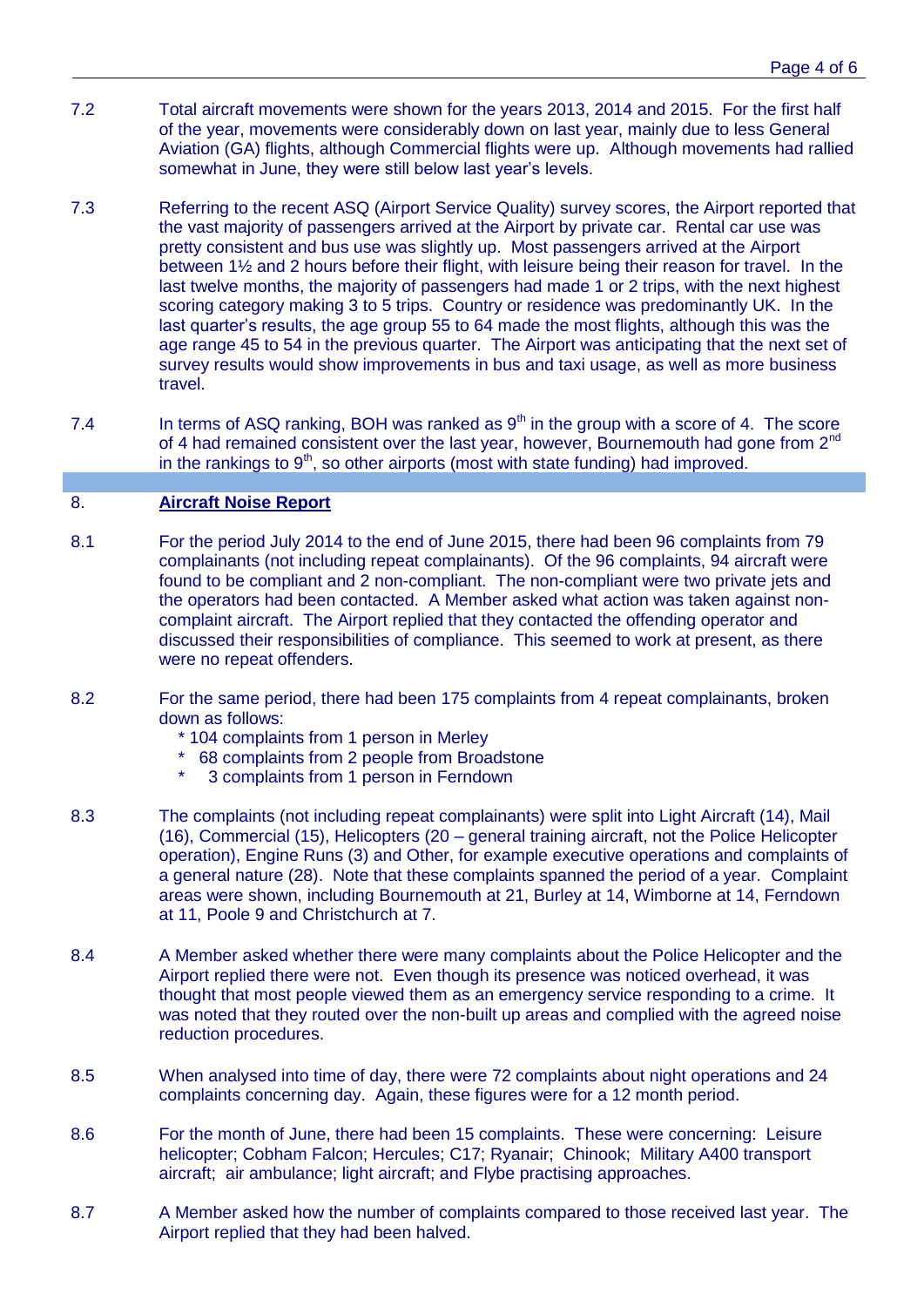## 9. **Planning & Policy**

- 9.1 National Policy: The Airports' Commission Final Report was published on the 1<sup>st</sup> July. Proclaimed as a "balanced approach to Expansion", it concluded a third runway would be required at Heathrow. However, the recommendation was provisional on: A number of stringent noise control measures; the implementation of community compensation measures including a new aviation noise levy to ensure that airport users pay more to compensate local communities; a categorical ruling out of a fourth runway; the establishment of an Independent Aviation Noise Authority; and strict controls over vehicular access and air quality. The MAG position had been that existing capacity should be utilised prior to the addition of substantial new capacity. In respect of some of the other recommendations, MAG had always suggested that airports took a collaborative approach with local residents, community groups, local authorities, community groups, regulatory bodies and the aviation industry, rather than further regulatory control.
- 9.2 Local Enterprise Partnership: As previously reported, the package of Airport access improvements was now being progressed through the Growth Deal and the Airport was Chairing the LEP Airport Growth Board. The next Board meeting will be presented with designs for junction improvements to facilitate Airport and Business Park growth, namely Blackwater, Hurn and Chapel Gate. The Airport attended the Stakeholder Group for the A338 reconstruction. Some trial work between April and May did not have significant impact on access to the Airport but it was likely to be more significant when the full construction phase started on the  $6<sup>th</sup>$  September, with single carriageway contraflow through to May 2016.

The Airport hosted a local business briefing event which allowed the LEP to directly communicate the Growth Deal projects. It also gave the Christchurch and East Dorset Partnership an opportunity to explain its aspiration to develop a "skills escalator" for aerospace and engineering in the Airport area. This will enable businesses to recruit and retain people with the right skills. MAG and the Airport will continue to actively support such initiatives. MAG has recently commissioned a new study into the economics of the operational Airport. BOH will share the results at the next meeting.

- 9.3 A Member stated that there was not enough information being fed into the public domain about the benefits that the Airport brings into the area, for example to hotels, restaurants, employment etc. The Airport replied that it now had a dedicated onsite external communications resource and Members should start seeing more media coverage.
- 9.4 Local Issues Entrance works: The entrance works were close to completion, i.e. lighting columns, vegetation works and minor civils. Once signed off by Dorset County Council, the junction will be formally adopted as part of the public highway.
- 9.5 Local issues Eco Solutions: Dorset County Council were considering an application for further alterations and intensification of permitted scheme for new processes, including widening of access road and bridleway realignment. This was originally due to go before Committee on the 12<sup>th</sup> March but County sought extensions to the time to make their decision. A further pair of applications to place solar installations on Parley Green (underneath the flightpath) were yet to be determined by Christchurch Borough Council / East Dorset District Council and the Airport had requested a "glint and glare" study to be undertaken. The Airport was asked about its own plan for a solar panel farm and it advised that, due to the change in Government legislation, the appetite for this had diminished.
- 9.6 Local issues Parkfield School: Opening onsite delayed by a year due to a colony of protected bats being found in one of the buildings.